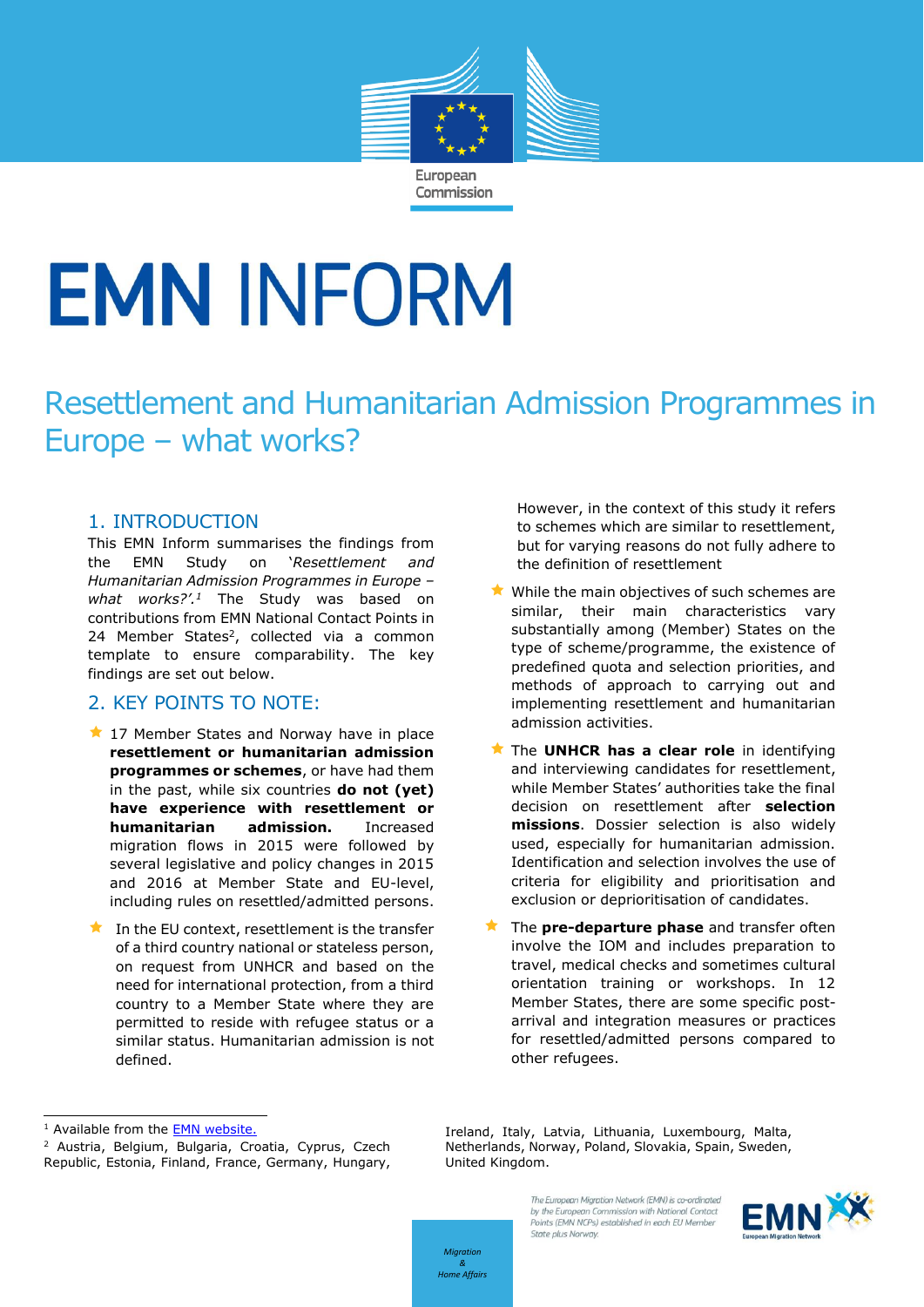- $\bigstar$  The majority of Member States grant the **same or a similar status** to both resettled refugees and other beneficiaries of international protection. Some humanitarian admission programmes envisage return to the country of origin and initially grant stay of up to two years, though in certain circumstances such stays can be extended, and indefinite stay is ultimately possible.
- **Example States' rules and approaches vary**<br>regarding accommodation, geographical accommodation, distribution and integration measures provided to the resettled/admitted individual.
- Although only six Member States<sup>3</sup> have implemented formal **private sponsorship programmes or schemes**, several other Member States are interested in developing such programmes.
- $\star$  The players involved in implementing resettlement and humanitarian admission schemes faced several **challenges**, resulting in numerous **improvements**, and identification of **good practices**.

#### 3. AIMS OF THE STUDY

The overall aim of the Study was to offer a comprehensive overview of policies and practices on the functioning of resettlement, humanitarian admission programmes and schemes, as well as private sponsorship programmes for refugees in the EU Member States and Norway.

The Study presents and discusses:

- The national political contexts for contemporary policies on resettlement and humanitarian admission in EU Member States and Norway;
- Methods and criteria used for selecting persons to be resettled, and activities undertaken prior to departure to the resettlement country of the person or family;
- $\star$  Post-arrival integration measures, including cultural orientation, for resettled persons especially when they differ from integration measures for other migrants or persons granted protection;
- The main characteristics of private sponsorship programmes for refugees in the EU Member States and Norway;
- Challenges and good practices in the implementation of resettlement and humanitarian schemes.

**admitted** through (humanitarian) admission schemes for all Member States that provided statistics was over 5,400 for 2011 and 2012, over 16,100 for 2013, nearly 18,000 in 2014, 10,300 in 2015 and nearly 18,000 so far for 2016.

The **total number of persons resettled or** 

4. DATA AND FUNDING

Figures on persons resettled or admitted through (humanitarian) admission programmes and schemes from National Reports for this Study are slightly different from Eurostat figures. Figure 5 provides an overview of the actual number of persons resettled based on the quotas for the years 2011-2015.

*Figure 1 Actual number of persons resettled or admitted under humanitarian admission for the period corresponding to the quotas for the years 2011-2015.*



*Note: Statistics included all programmes and schemes, both resettlement, humanitarian admission and other. Decisions made in 2015 can lead to effective arrivals in 2016*

*No data for ES. UK figures only include Gateway Protection Programme. No quotas apply for Poland.*

**Annual national quota of resettled/admitted persons greatly varied among (Member) States** over the period 2011-2016, from less than hundred (BG, HU, LU) to 2,000 (AT, IT) and over 10,000 (DE, SE, NO). However, comparison across years is limited because some Member States rather use programme or scheme periods that span two calendar years.

1

<sup>&</sup>lt;sup>3</sup> Including the United Kingdom, which launched its private sponsorship scheme in mid-2016, and is therefore not further elaborated on.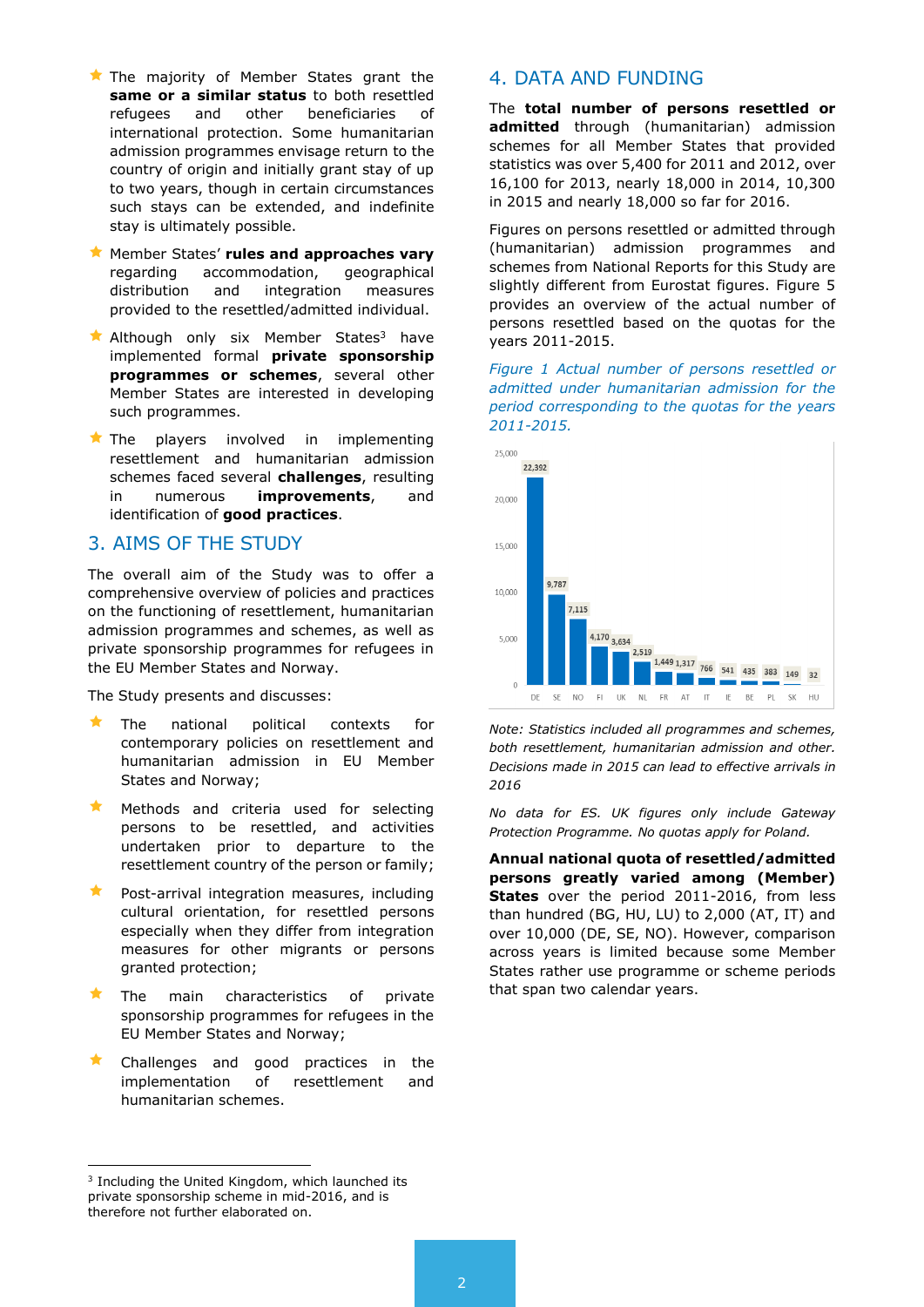



*Source: Member States' National reports*

*Note: No 2016 data for ES, HU*

*Statistics for SE and FI includes emergency quota. The figure for LU is the upper estimate, with the lower estimate being 45. Figure for FR is an estimate. The pledge for its permanent programme refers to the number of applications to be processed. One application can concern several persons and/or can be rejected. On the contrary, the pledges for the two ad hoc programmes' indicate the number of persons to be resettled. Statistics for UK only includes Gateway Protection Programme (GPP) quota, not Syrian Resettlement Programme as there is not an annual quota for this scheme. For Poland no quotas apply.*

When compared to the Member State's population, very large differences arise. When considering all persons resettled or admitted under humanitarian admission as a share per 1 million inhabitants, the largest share of persons are resettled by Norway, followed by Sweden and Finland.

*Figure 3 Persons resettled or admitted under humanitarian admission by per 1 million inhabitants, for the period 2011-2015.*



*Source: Eurostat and Member State reports, elaboration EMN Service Provider*

*Note: Statistics includes EU Member States, as well as Iceland, Norway, Switzerland and Liechtenstein.*

Funding for resettlement is provided under the **Migration and Integration Fund** (AMIF) through lump sums of EUR 6,000 per person or EUR 10,000 per person for persons resettled meeting certain criteria. In addition, Member State funding (excluding EU-financing) per person resettled/admitted for the quota corresponding to those years ranged from EUR 448 (FR), to EUR 725 (IT), EUR 895 (ES), EUR 995 (SE), to EUR 1,145 (IE), EUR 1,018 (FI), EUR  $1,210$  (LU), EUR 4,885 (PL)<sup>4</sup>, though such figures should not be compared.

### 5. RESETTLEMENT AND HUMANITARIAN ADMISSION SCHEMES IN EU MEMBER STATES

Due to the unprecedented increase in refugees arriving in the EU in 2014-2015, and to fulfil the commitments taken at EU level, these (Member) States started to put in place relevant legislation and operational plans to set up such schemes. In addition, a first ever European resettlement scheme was set up in July 2015.

1

<sup>4</sup> Based on the actual number of persons transferred, not on the quota.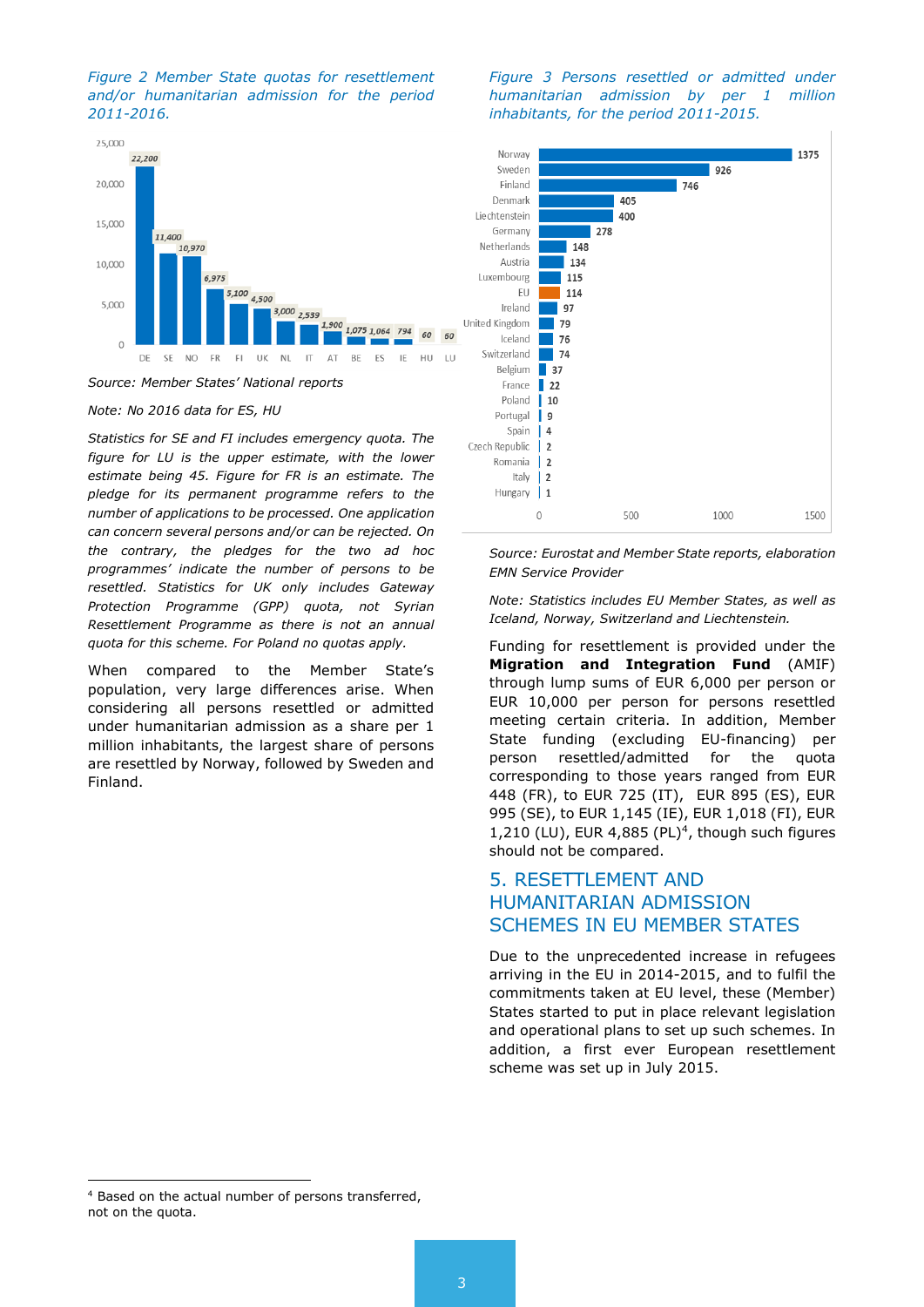A year later, based on the existing resettlement and humanitarian admission initiatives at EU level, the Commission proposed a regulation establishing a Union Resettlement Framework.

The **increased migration flows** were followed by several legislative and policy changes in 2015 and 2016 at national level, concerning: i. rules that apply to all beneficiaries of international protection including resettled persons (AT, BE, CZ, DE, EE, FI, HU, LV, SE), ii. Rules that focus specifically on resettled refugees (BE, EE, NO, UK) or iii. Rules and procedures for implementing resettlement programmes or schemes (BE, DE, EE, FR, IE, NO, PL, SE).

#### *Type of schemes*

A total of 14 schemes in place are **national permanent programme-based schemes** in BE, CZ, DE, ES, FI, FR, HU, IE, IT, NL, SE, UK (2), NO. Another 14 are **non-programme based temporary** (or **ad-hoc**) arrangements for resettlement or humanitarian admission, in AT, BG, CZ, DE (2), EE, FR (2), LU (2), PL (2<sup>5</sup>), SK, UK. In (Member) States with permanent resettlement programmes in place, resettlement has been an **established component** of the national migration and asylum policy.

By contrast, ad-hoc temporary schemes constitute an engagement of Member States in **response to specific humanitarian crises**. The first resettlement programmes were established during the second half of the 20<sup>th</sup> century. The **number of schemes has increased** since 2010, especially since 2013 due to the deteriorating humanitarian crisis in Syria and neighbouring countries.

*Figure 4 Overview of permanent and ad-hoc resettlement and (humanitarian) admission programmes and schemes*



1

<sup>5</sup> This refers to 2 transfers that PL carried out in 2014 and 2015 from Ukraine.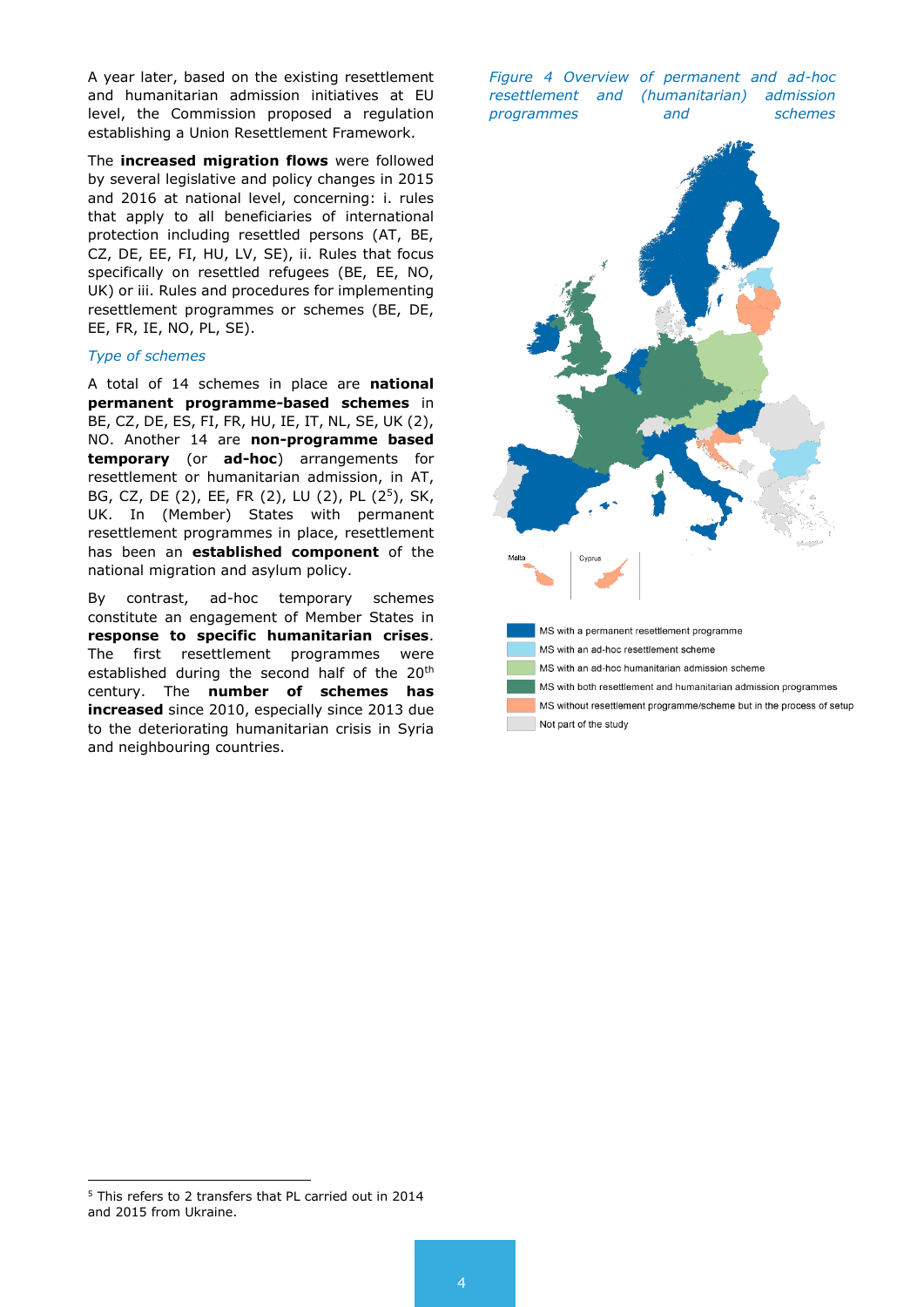Several Member States (**DE, FI, LU, NL, SE, NO**) have a long tradition of resettlement and humanitarian admission programmes, some of which were created soon after WWII. Figure 5 below shows when Member States and Norway established their first resettlement and/or humanitarian admission programmes and schemes.

*Figure 5 Time periods in which the first resettlement and/or humanitarian admission schemes were created or carried out<sup>6</sup>*



The **main objectives** of (Member) States' resettlement/humanitarian admission schemes include: providing protection as a durable solution; implementing international solidarity; providing safe legal migration avenues; implementing international commitments; and participating in the efforts to manage humanitarian crises.

The majority of (Member) States (BE, BG, CZ, DE, ES, FI, FR, HU, IE, IT, LU, NL, SE, UK, NO) define **annual or multi-annual quota** according to resettlement needs, reception capacity and political priorities. Total (Member) States quota for resettlement/humanitarian admissions has increased between 2011 and 2016.<sup>7</sup>

At least 16 (Member) States (AT, BE, BG, DE, EE, ES, FI, FR $<sup>8</sup>$ , HU, IE, IT, NL, PL, SE, UK and NO)</sup> have set **geographical priorities** in resettlement or humanitarian admission for the 2011-2016 period, while three Member States (CZ, LU, SK) have no such priorities in place and decide the geographical selection of persons for resettlement on a **case-by-case basis**.

#### *Pre-departure and departure phases of Resettlement and humanitarian admission*

Member) States use a variety of approaches for the identification of persons for resettlement. Nonetheless, the **UNHCR has a clear role** in identifying (and interviewing) persons eligible for resettlement, and also for some humanitarian admission programmes and schemes.

<sup>6</sup> Finland began receiving refugees ad hoc already in 1970s, while it started an annual programme in 1985. In 2009 and 2011 Belgium contributed to resettlement projects on an ad-hoc basis and since 2013 the Belgian resettlement programme is permanent.

-

In 16 (Member) States, the person needs to have been first **recognised as refugee by UNHCR** (AT, BE, BG, CZ, DE, ES, FI, FR, HU, IE, IT, LU, NL, SE, UK, NO). By contrast, this is not required under the humanitarian admission programmes and schemes of five Member States (CZ, DE, FR, PL, SK). Following this selection, some (Member) States (AT, BE, CZ, EE, ES, FI, HU, LU, NL, SE, NO) reassess the candidates identified by the UNHCR, while some others in principle do not (DE, FR, IT, UK). **Final decision-making** on resettlement and humanitarian admission always **lies with relevant Member State authorities**.

In order to select candidates several (Member) States (AT, DE, EE, ES, FI, HR, HU, IE, LU, NL, PL, SK, NO) use additional **criteria for prioritising**. Such additional criteria or priority criteria are typically established by the responsible national authority. These criteria often relate to the vulnerability of persons, such as: survivors of violence and/or torture, persons at risk of violence and/or torture and persons in need of medical assistance. Other priority criteria include, among others, age (elderly persons/children), single mothers, family unity and links to the Member State, and integration potential. At the same time, **national exclusion criteria or deprioritisation approaches** are also in place (AT, BE, BG, DE, FI, FR, HU, IE, LU, NL, SE, UK, NO) which, on top of those under Article 1F of the Geneva Convention, could be having a criminal record, family composition issues, and being involved in military activities.

Member States and Norway use two main methods for the selection process: **selection missions** (BE, BG, CZ, DE, EE, ES, FI, FR, HR, IE, LU, NL, SE , SK, NO), and **dossier selections** (documentation only) (BE, CZ, DE, FI, FR, IE, LU, NL, PL, NO). Selection missions consist of interviews on site, and depend on the security situation in the countries concerned. In circumstances where missions cannot take place, Dossier selections are also used for some humanitarian admission programmes (in AT, DE, FR, PL, UK).

Once Member States accept persons for resettlement, UNHCR is informed. UNHCR will in turn inform selected candidates for resettlement. IOM is often also involved in preparations for departure, health checks and/or fit-to-travel checks prior to departure and, sometimes, cultural orientation.

 $<sup>7</sup>$  Such national quotas are not binding, they only</sup> indicate the target number of persons to be resettled or admitted in the Member States.

<sup>&</sup>lt;sup>8</sup> Only for the two ad-hoc programmes. For the permanent resettlement programme decisions are made on a case-by-case basis.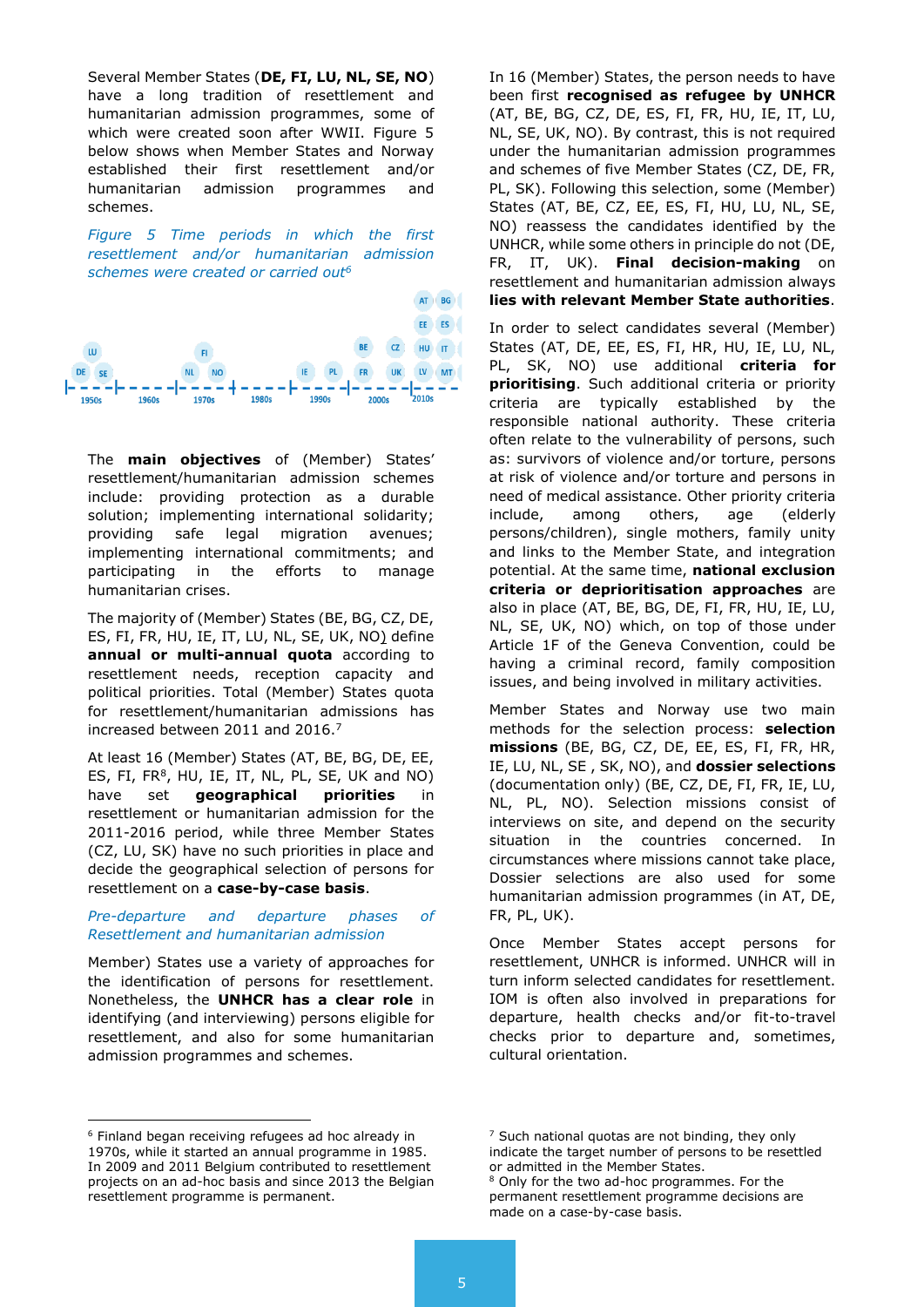A leaflet or guide about the persons' rights and obligations and the resettlement process or humanitarian admission is provided in most (Member) States (AT, BE, BG, CZ, DE, EE, ES, FI, FR, IT, PL, SE, SK, UK, NO). Also, **cultural orientation training** or **workshops** with variable length are provided prior to departure for persons being resettled to Member States.

#### *Departure and transfer to the Member State*

The final stages of the pre-departure and departure phase involve more practical steps involved in the actual transfer of the person to the (Member) State. For several Member States actual transfer and pre-departure assistance onsite is arranged by **IOM** (AT, BE, DE, ES, FI, FR, IE, IT, LU, NL, SE, UK, NO), on the basis of a bilateral agreement or contract between the Member State and the IOM. Other Member States (BG, CZ) organise departure and travel themselves but call on IOM in case of need.

#### *Post-arrival & integration*

In most Member States, post- arrival and integration measures are the same for resettled persons as for other refugees; only a few Member States have developed **specific measures** which target resettled persons or persons admitted through humanitarian admission.

In three Member States (AT, BE, FI) measures are by law the same for all refugees. However, they differ in practice. For example, in Austria resettled refugees admitted as "UNHCR cases" received specific housing and integration support. In Belgium, the National Resettlement Programme provides specific measures for tailor-made assistance to resettled refugees. France, Germany, Ireland, Italy, the Netherlands, Poland, Sweden and the United Kingdom specifically target integration of resettled or admitted persons.

Immediate support to resettled/admitted persons upon arrival is available in many different forms, including airport pickup, provision of temporary documentation, food, lodging, clothing, medical examination and other forms of health care, and interpretation upon arrival.

#### *Status and rights granted to resettled refugees*

The majority of Member States (AT, BE, BG, CZ, DE, EE, ES, FI, FR, HU, IE, IT, LU, NL, SK, NO) grant the **same or a similar status** to both resettled refugees and other refugees. In the United Kingdom, the Syrian Vulnerable Persons Resettlement Scheme (VPRS) humanitarian protection permit lasts five years, while the Gateway Protection Programme (GPP) permit is indefinite.

Sweden issues permanent residence permits to resettled refugees while those beneficiaries of international protection who have come to Sweden as asylum seekers only receive temporary permits. Some humanitarian admission programmes envisage return to the country of origin and initially grant stay of up to two years, though in certain circumstances and under conditions indefinite stay is possible.

At least 18 (Member) States (AT, BE, BG, CZ, DE, EE, ES, FI, FR, HU, IT, LU, NL, PL, SE, SK, UK, NO) grant the **right to family reunification** to resettled refugees by law. Ireland does not provide an automatic right to family reunification, though in practice applications from resettlement programme refugees are dealt with on the same basis as other refugees. In most cases, the right is provided on the same basis as it is for other refugees.

In Germany the right to family reunification refugees for persons admitted under the humanitarian admission programme for refugees from Syria is narrower in scope as compared to the right for other refugees, while in Norway it is wider.

**Geographical distribution** in accommodating resettled refugees around the country exists in at least twelve (Member) States (CZ, DE, EE, ES, FI, IE, NL, PL, SE, SK, UK, NO). On the contrary, seven Member States (AT, BE, BG, FR, HU, IT, LU) do not have any form of geographical distribution.

Types of **accommodation** available to resettled refugees and refugees admitted under humanitarian programmes and schemes vary: reception centres, social/council housing, hotels and private housing are the most used arrangements. Reception centres are mostly used as temporary, initial solutions and not used as long-term accommodation. Long-term housing is usually social, council or private housing.

In some Member States (AT, BE, DE, ES, FI, IT, SE, SK, UK) resettled refugees are discouraged from **moving elsewhere** (within our outside the country), as this could under some circumstances lead to losing certain rights, services and/or benefits under the admission schemes. In all Member States intra-EU movement with the purpose of travelling was subject to a number of conditions, such as: having received a **status of international protection**, having a **residence document** and **travel documents.** Travelling is generally permitted for up to 90 days.

Integration measures (long-term support) are available to persons admitted under resettlement and/or humanitarian admission in all Member States and Norway.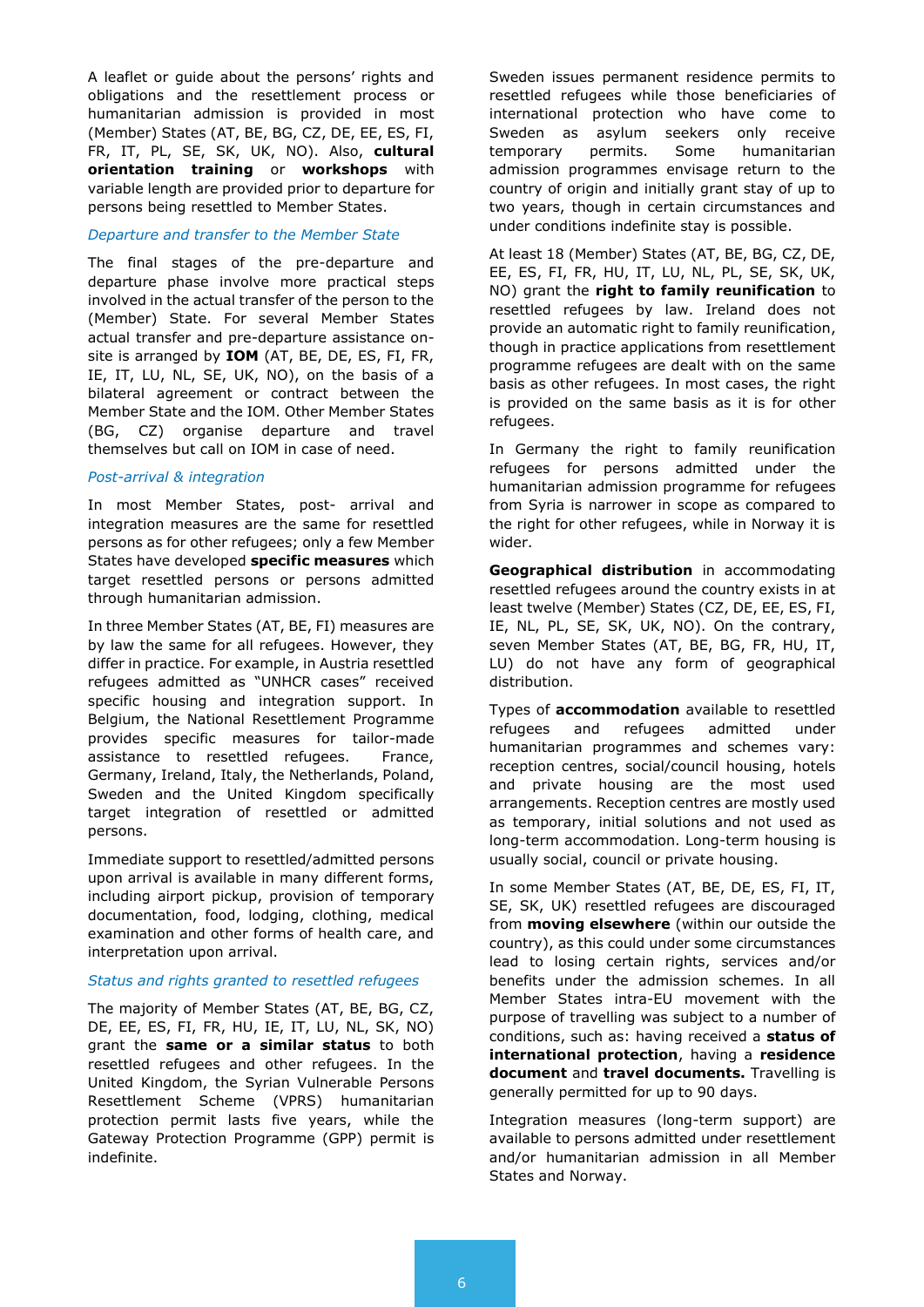The types of measures vary across Member States, but can be summarised as follows:

- **Weekly/monthly allowance**, whose duration and characteristics varies across Member States, from six-eight months (PL), to two to four years (HU, SK, NO) to indefinite duration as long as eligible (AT, BE, DE, EE, FI, IE, NL, SE);
- **In**-**kind support** (food, clothing, furniture and household appliances, transportation, medical care, school supplies).
- **Educational support**, including: language courses, counselling, education, vocational orientation.
- **Social support** from IOM and/or NGOs (e.g., assistance in entering labour market, housing advice, legal support).
- Access to **healthcare and specialised services**, such as services for survivors of violence and victims of torture, women or girls at risk, children at risk, refugees with disabilities, elderly.
- **Interpreters** for reception and orientation sessions, although for a limited period.

In 17 (Member) States (AT, BE, BG, CZ, DE, EE, ES, FI, HU, IE, IT, NL, PL, SE, SK, UK, NO) resettled refugees, as well as persons admitted through humanitarian admission, receive **information and/or cultural orientation sessions**. In six Member States (AT, BE, FR, LU, NL, PL) sessions are provided with a focus on the provision of useful information and integration measures, taking the form of courses, workshops and sessions, accompanied by brochures and leaflets. In ten (Member) States (AT, CZ, DE, EE, FR, LU, PL, SK, UK, NO) geography, history, culture and introduction to political system are subjects included in the cultural orientation sessions. The provision of such courses are usually the responsibility of reception centres, social workers, IOM, employment offices, NGOs and civil society organisations, church organisations, municipalities and/or intercultural mediators. Finally, the receiving community is also prepared in all Member States except Austria, and Italy. The preparation of the receiving community takes place at different levels: citizens, NGO's and local authorities.

#### 6. PRIVATE SPONSORSHIP PROGRAMMES

Private sponsorship foresees the **active participation** of private citizens, groups, organisations or other entities who introduce and support the application of the potential beneficiary.

Private sponsors may assume responsibility for providing financial, social and emotional support to a resettled person or family, for a predetermined period of time (usually one year or even longer) or until the person or family becomes self-sufficient.

The reasons provided as to why Member States set up private sponsorship programmes or schemes show wide variation, but have often followed from the humanitarian crisis in Syria and/or other conflict situations in the Middle East.

**Private sponsorship** programmes are or were in place in six Member States (DE, IE, IT, PL, SK,  $UK<sup>9</sup>$ ), while France reported to be interested in developing private sponsorship programmes.

*Figure 6 Overview of private sponsorship programmes*



1 <sup>9</sup> Including the United Kingdom, which launched its private sponsorship scheme in mid-2016, and is therefore not further elaborated on.